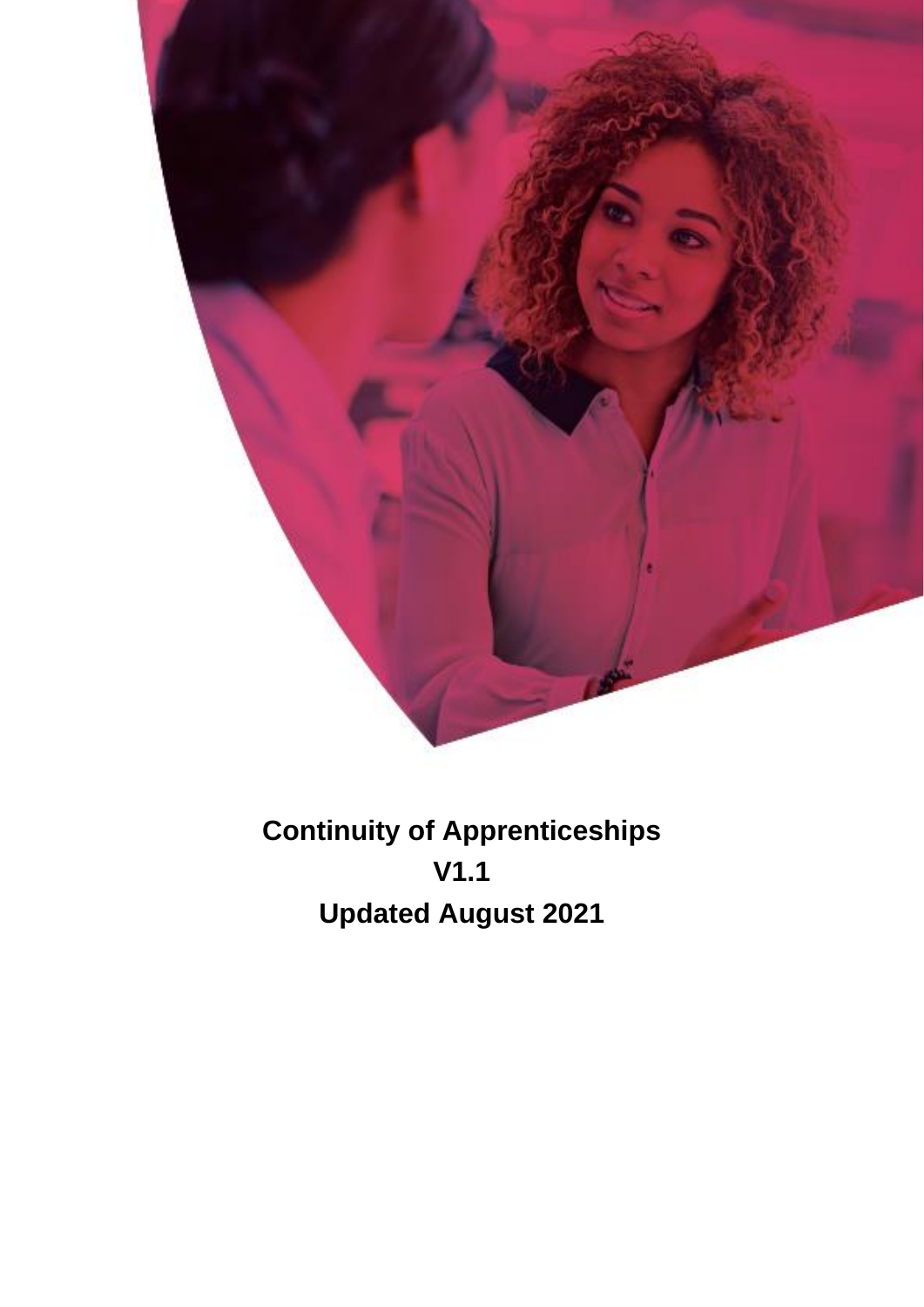

# **Table of Contents**

|                                                                                 | .12 |
|---------------------------------------------------------------------------------|-----|
|                                                                                 |     |
|                                                                                 |     |
|                                                                                 |     |
|                                                                                 |     |
|                                                                                 |     |
|                                                                                 |     |
|                                                                                 |     |
|                                                                                 |     |
|                                                                                 |     |
| COMPLETE SERVER FAILURE / DAMAGE RECOVERY (ACCIPIO SERVERS ARE CLOUD BASED)  15 |     |
|                                                                                 |     |
|                                                                                 |     |
| Document No: ACP 001<br>Owner: G McMullan                                       |     |

Uwrier: G McMullian<br>Version No: V1.1<br>Date: 3<sup>rd</sup> March 2020<br>Last Update: 2<sup>nd</sup> August 2021<br>Next Review: July 2022

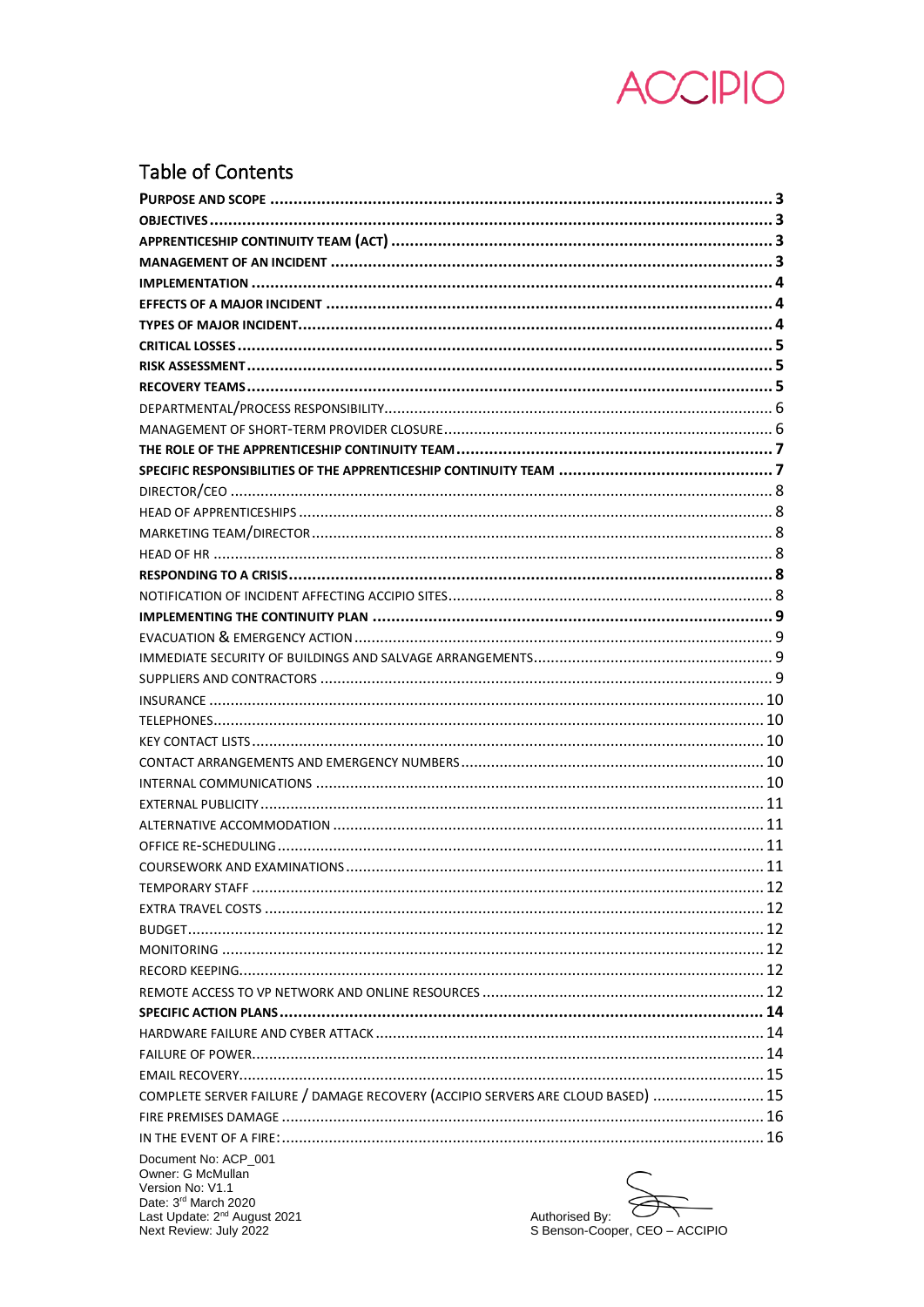

Document No: ACP\_001<br>Owner: G McMullan<br>Version No: V1.1<br>Date: 3<sup>rd</sup> March 2020<br>Last Update: 2<sup>nd</sup> August 2021<br>Next Review: July 2022

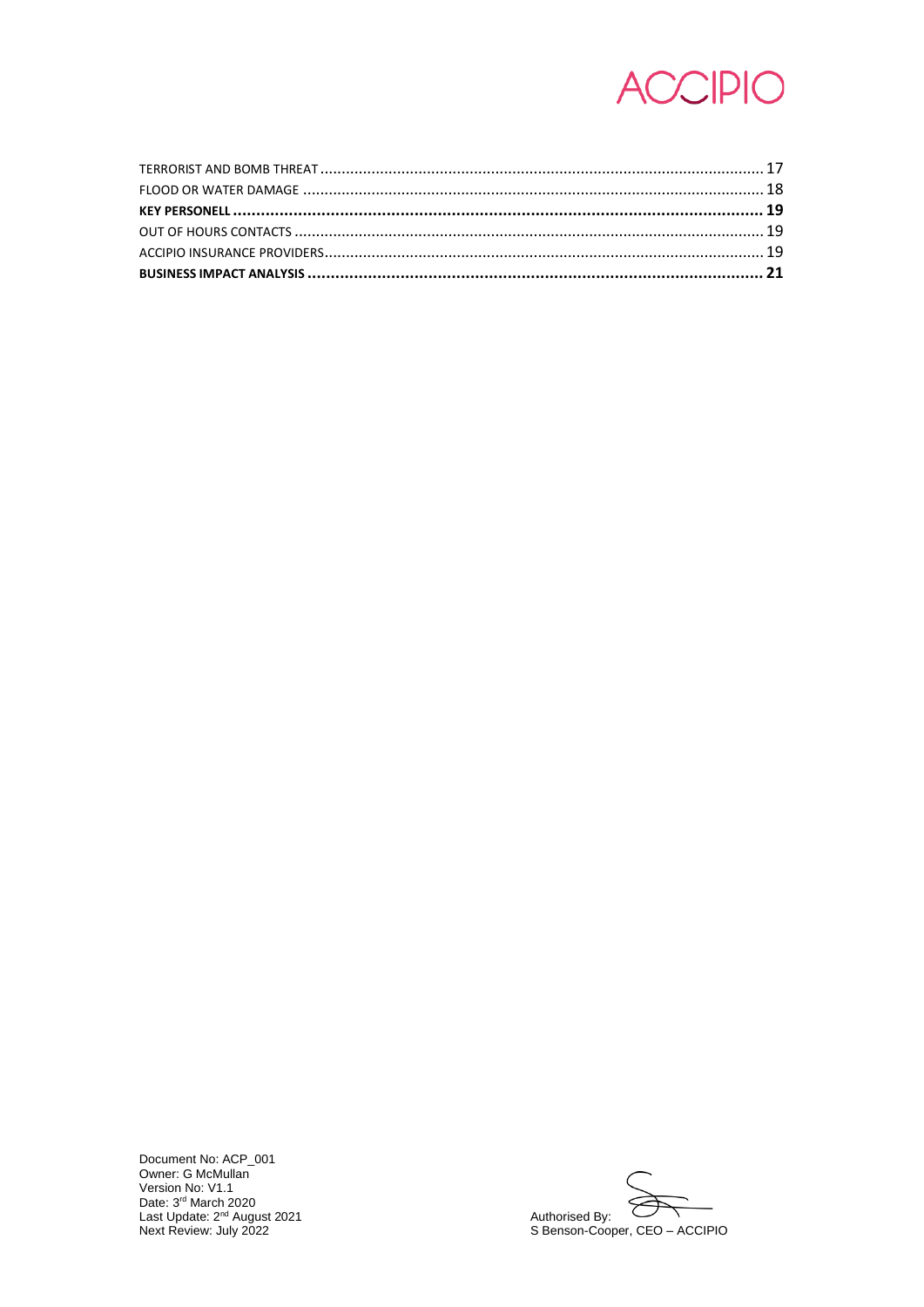

# **PURPOSE AND SCOPE**

The scope of this policy is to consider those incidents that will have a significant impact on the operation of Accipio and our ability to deliver apprenticeships, following a major crisis or disaster or an event which creates the need for a short-term organisational closure or a loss of data.

It presents an action plan that shall be implemented to deal with the immediate response to, and the post-management of a major incident, short-term closure or loss of data. It determines the roles and responsibilities of the individual's nominated.

Staff are asked to ensure that they read and understand the contents of this plan and to ensure that they remain aware of its contents in order to act accordingly should disaster, a major incident or loss of data strike the organisation.

# **OBJECTIVES**

The two main objectives of this continuity plan are:

- 1. To avert, or to minimise the effects of a disaster;
- 2. To bring the provision back into full operation with minimum disruption.

Included in this plan are details of how Accipio will, in the event of a major incident, manage;

- Alternative communication channels
- Alternative modes of transport
- Alternative site of operations
- Back-up of business-critical systems
- Back-up and restore of data
- Emergency contacts in the event of a significant incident

# **APPRENTICESHIP CONTINUITY TEAM (ACT)**

The Apprenticeship Continuity Team (ACT) have ultimate responsibility for the development, implementation and monitoring of the continuity plan. Core responsibilities are defined.

# **MANAGEMENT OF AN INCIDENT**

In the event of a disaster which affects the continuity of apprenticeships, the Director will become the Team Leader of the ACT and will involve all those members of the ACT, as are necessary to deal with the crisis and aftermath of the serious incident, data loss or other cause.

S Benson-Cooper, CEO – ACCIPIO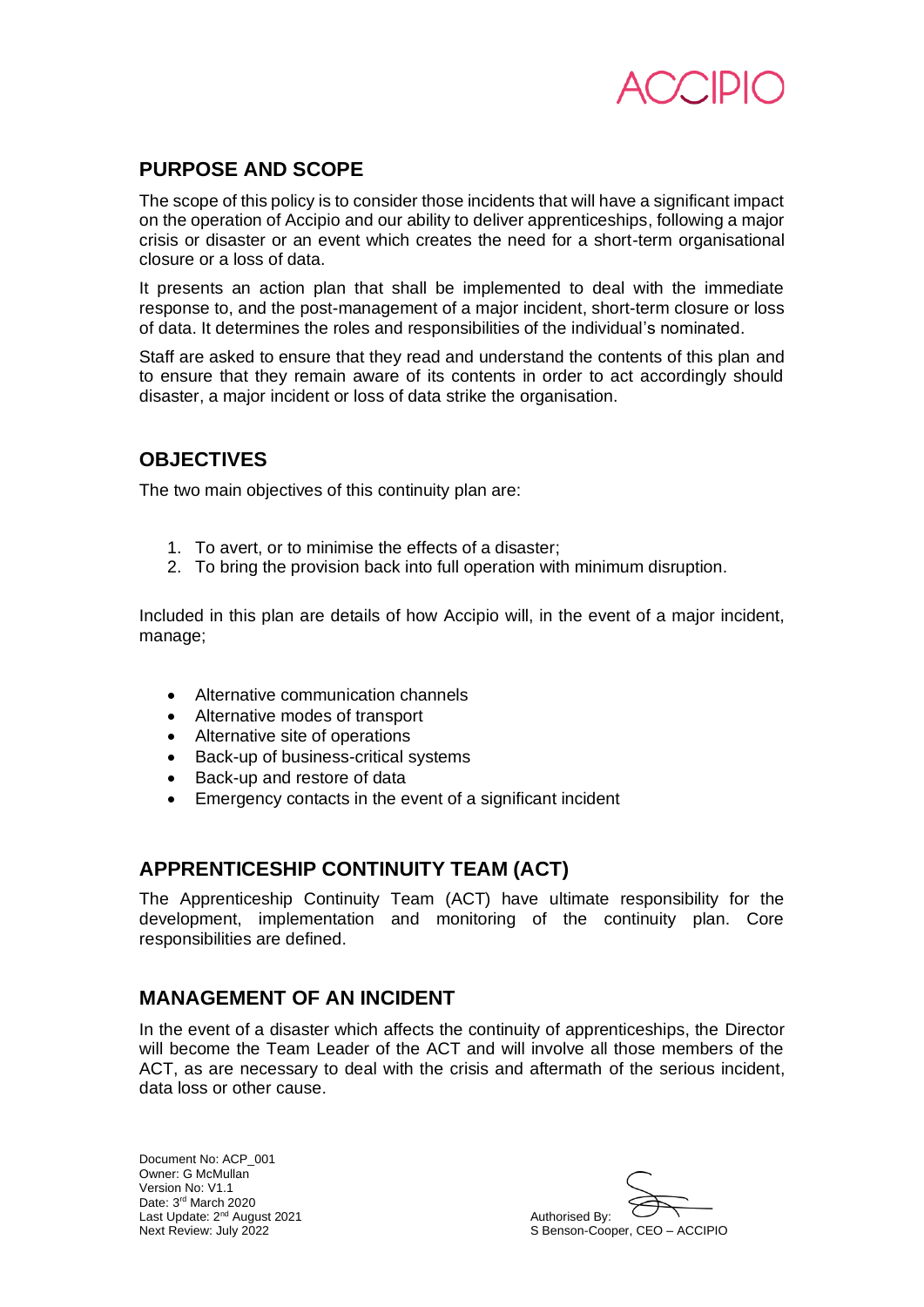

# **IMPLEMENTATION**

As soon as possible after a major incident the Director will assess the situation to determine if the Continuity Plan for apprenticeships needs to be put into effect.

If the Director is no longer able to undertake the duties of the post, or is unavailable at the time of the incident, the Head of Apprenticeships will deputise as the Team Leader until such time as the Director returns or the organisation appoints a successor.

If the Head of Apprenticeships is unable to undertake these duties, then team leadership will pass in turn to the Head of HR until the Director or 'deputy' are able to resume overall responsibility for the continuity of apprenticeships.

# **EFFECTS OF A MAJOR INCIDENT**

- The inability of the provider to meet its contractual obligations to deliver its teaching programme to apprentices and all learners
- Prosecution and litigation
- Adverse publicity

# **TYPES OF MAJOR INCIDENT**

Large scale incidents that should be considered significant and which will affect the continuity of apprenticeships training:

- Loss of key staff
- Fire
- Flood
- Explosion
- Serious adverse weather condition
- Vandalism
- Sabotage
- Theft
- Loss of confidential information
- Data protection issues
- Loss of IT / Management Information Systems
- **Fxtortion**
- Serious accident
- Serious assault
- Armed of dangerous intruder
- Bomb threat
- Pandemic
- Notifiable disease

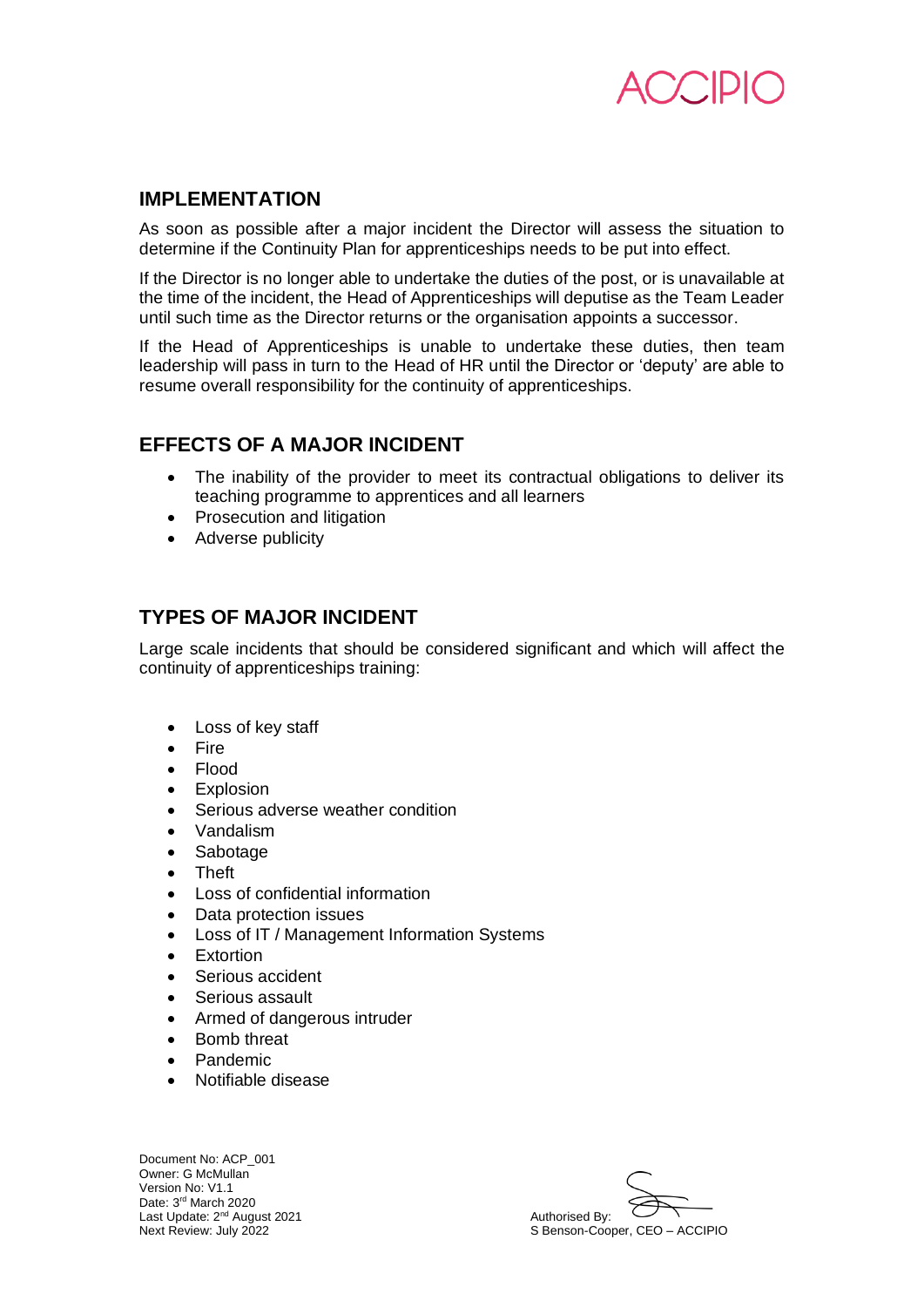

In some instances, these incidents can be due to natural cause's e.g. severe weather, while in other cases, equipment failure, progressive deterioration or human error or involvement may be the cause. They have the potential to lead to the following issues which are likely to have a major impact on the operation of the provider:

Loss of:

- Control
- Expertise
- Buildings
- Equipment
- Facilities
- Data
- Personnel
- Reputation
- Funding

# **CRITICAL LOSSES**

Some departments and facilities are considered to be crucial to the functioning of Accipio's apprenticeship provision in either the short or long time. They include:

| <b>Critical Buildings / Facilities</b> | <b>Critical Losses</b>                  |
|----------------------------------------|-----------------------------------------|
| <b>Essential Building Services</b>     | Power, lighting, heating, hot water     |
| (Gas, Water, Electricity)              | Security systems and fire alarm systems |
|                                        | Communications                          |
| <b>FORA</b>                            | <b>HR/Staff records</b>                 |
| <b>71 Central Street</b>               | Learner Records (physical)              |
| EC1V 8AB                               | Information and Data Systems            |
|                                        | Examination papers and storage          |
|                                        | Funding and Finance records             |
| IT rooms and servers                   | Communication systems                   |

In some instances, the loss of individual rooms or services may not in itself be crucial, however, the loss of a number of similar facilities may constitute a crisis.

# **RISK ASSESSMENT**

In order to minimise the possibility of a major incident occurring, the ACT shall ensure as far as is reasonably practicable, that any perceived risks have been determined, assessed and recorded.

# **RECOVERY TEAMS**

S Benson-Cooper, CEO – ACCIPIO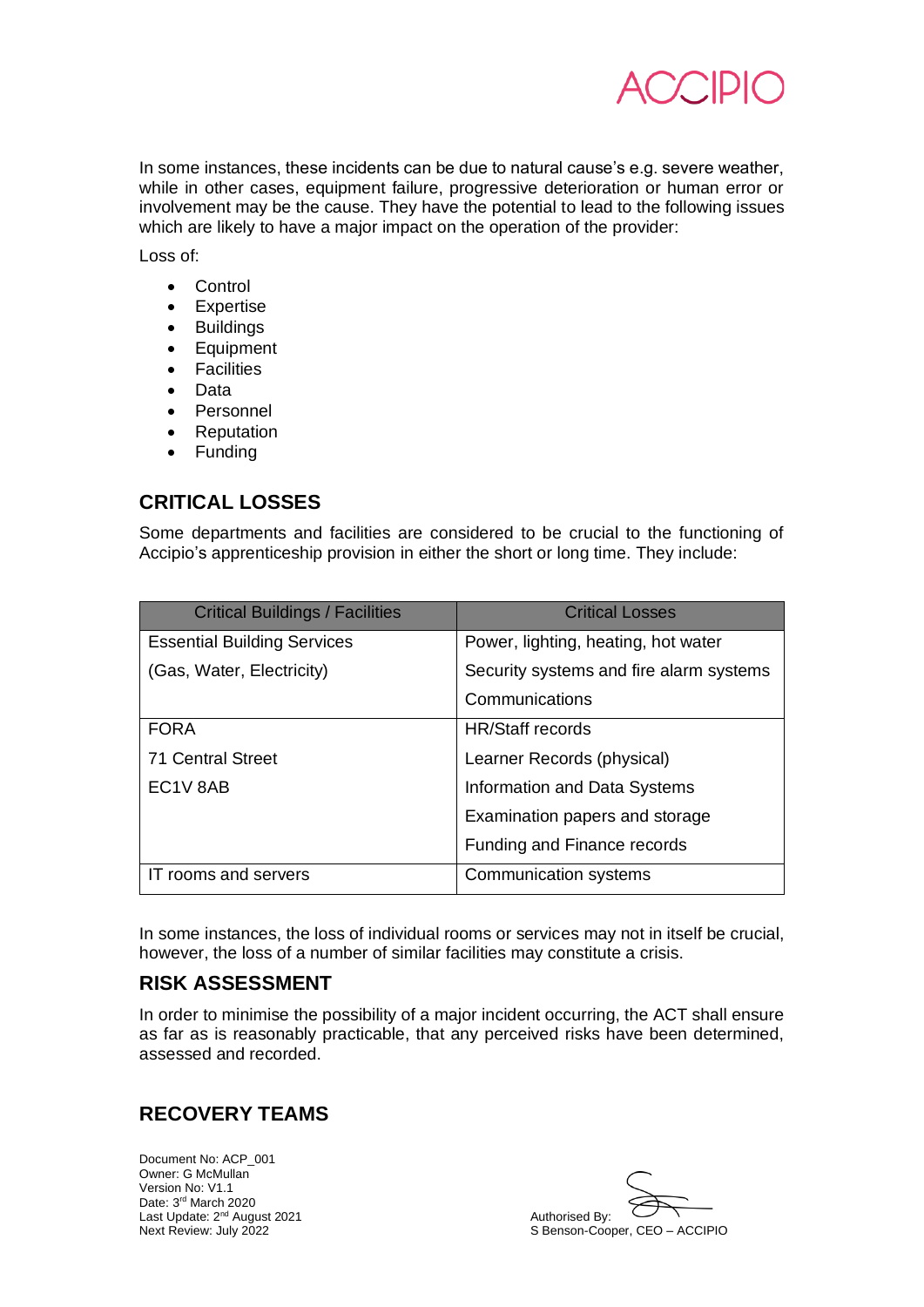

Overall responsibility for Business Continuity Management of Accipio is with the Director **(Sascha Benson-Cooper),** the responsibility of the continuity of apprenticeship training is delegated to the Director also. The Deputy in this instance would be the Head of Apprenticeships (**Graham McMullan**).

### **Departmental/Process Responsibility**

| Leadership           |       | Name: Graham McMullan      |
|----------------------|-------|----------------------------|
|                      |       | Deputy: Sean Lea           |
|                      |       |                            |
| IT                   |       | Name: Edward McLaughlin    |
|                      |       | Deputy: Sean Lea           |
|                      |       |                            |
| Finance              |       | Name: Sascha Benson-Cooper |
|                      |       | Deputy: Graham McMullan    |
|                      |       |                            |
| <b>HR</b> Internal   | Name: | Sascha Benson-Cooper       |
|                      |       | Deputy: Sean Lèa           |
|                      |       |                            |
| Media/Communications | Name: | Sascha Benson-Cooper       |
|                      |       | Deputy: Graham McMullan    |
|                      |       |                            |
| Training             | Name: | <b>Graham McMullan</b>     |
|                      |       | Deputy: Sean Lea           |

#### **Management of Short-Term Provider Closure**

Accipio's apprenticeship provision may be disrupted to events outside of its control which will necessitate closure for part of a day or more. Such events include:

- Power failure
- Water failure
- Failure of heating services
- Severe snow or other hazardous weather conditions
- Serious security risk

Next Reviews: Dy.<br>S Benson-Cooper, CEO – ACCIPIO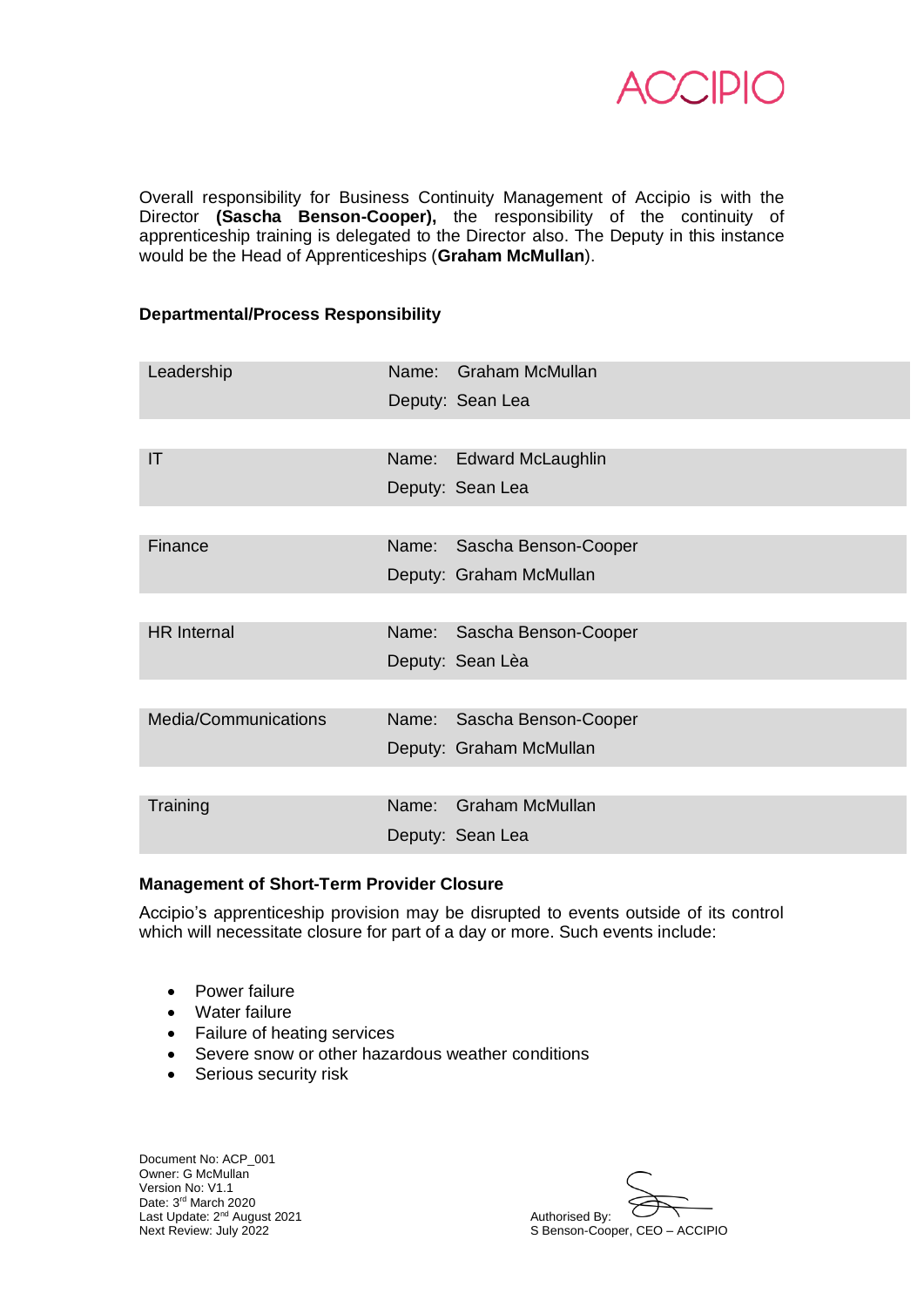

Information to staff and apprentices regarding the current situation will be relayed via an email being sent to all staff as soon as possible to inform them of the incident and the next steps that should be taken.

During this time, most staff will be sent home or requested to stay home until further notice. However, it may be necessary to call on a number of key staff, and/or other members of the ACT to remain at or attend the provider to help oversee the remedial action and to maintain essential services as determined at the time.

Key staff required to attend (if reasonably practicable) under such circumstances may include members of the following departments, though this list is not exhaustive and particular arrangements will be made on the day or as conditions dictate.

- Members of the ACT
- IT/MIS staff
- HR & Finance
- Central administration

# **THE ROLE OF THE APPRENTICESHIP CONTINUITY TEAM**

To manage an incident by:

- Implementing alternative strategic arrangements contained within Departmental Emergency/Disaster Recovery Plans or within our health and Safety Policies
- Ensuring statutory compliance with regard to RIDDOR
- Ensuring adequate recourses are available to implement emergency plans
	- Informing where applicable
		- o Board of directors
			- o Parents or next of kin
			- o Insurance companies
			- o Education and Skills Funding Agency
			- o Ofsted
			- o Media
		- o Police
- Coordinating and supporting travel arrangements
- Enlisting the help of trained counsellors for stress or bereavement support
- Instructing lawyers
- Maintaining adequate records

# **SPECIFIC RESPONSIBILITIES OF THE APPRENTICESHIP CONTINUITY TEAM**

Each role identified below will designate a deputy and each role will all team members should keep this plan for reference at home in case of a business disruption that happens after normal work hours.

S Benson-Cooper, CEO – ACCIPIO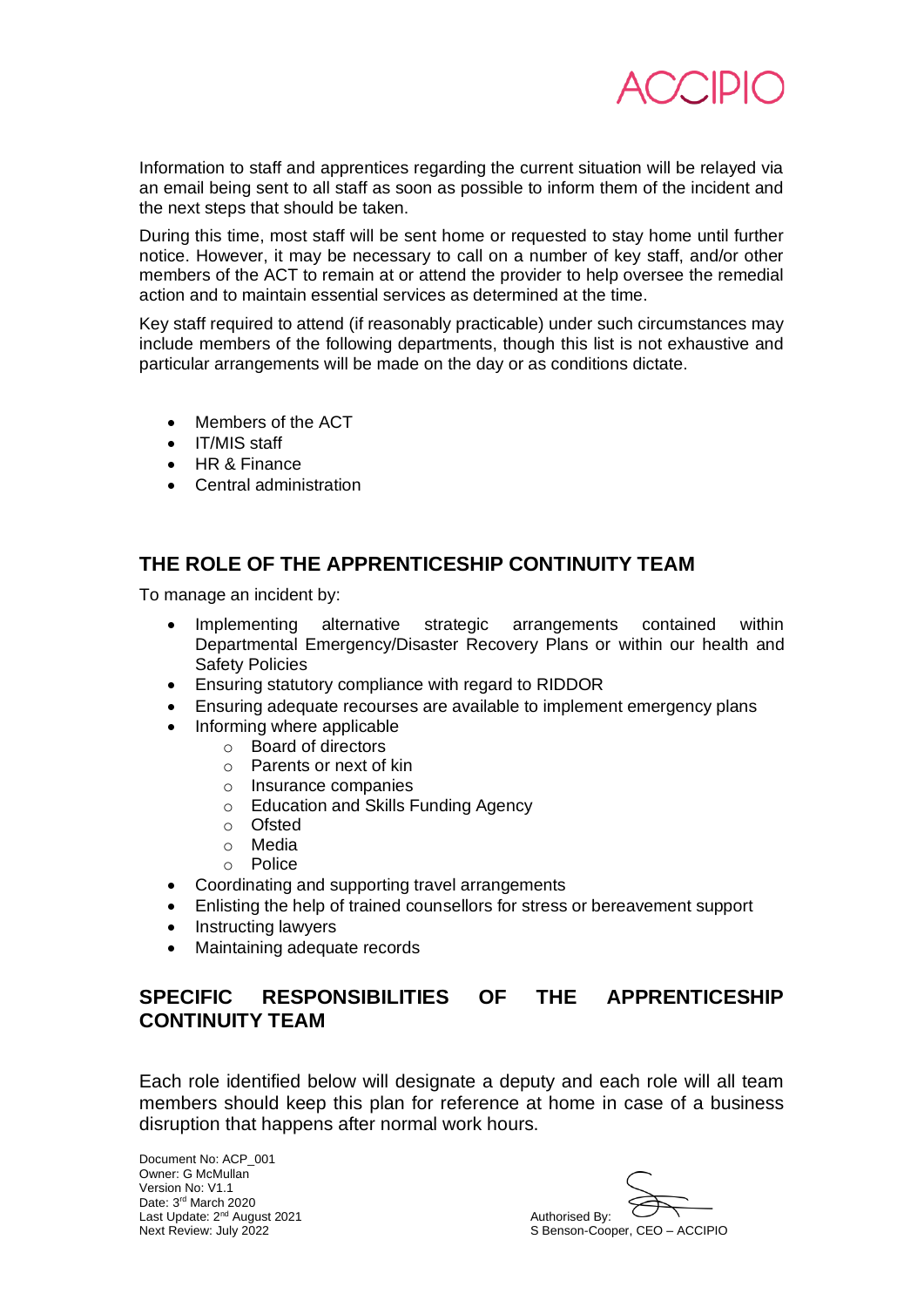

## **Director/CEO**

- To oversee and facilitate action plan
- To disseminate information to relevant bodies, including the ESFA
- To inform the training board and keep informed
- To set up emergency budgets and monitor spending

## **Head of Apprenticeships**

- To assist with the recovery process by assuming specific delegated tasks as determined by the Director
- To prevent unauthorised access to areas of danger
- To liaise with emergency services
- To procure temporary buildings and services
- To activate call-divert on the provider incoming telephone number

### **Marketing Team/Director**

- To disseminate information via the media
- To relay written communication regarding the current issue to the website and other social media platforms.

## **Head of HR**

• To liaise with all staff as required

# **RESPONDING TO A CRISIS**

Regardless of the disruption circumstances, or the identity of the person(s) first made aware of the interruption, the Director must be notified immediately in the following cases:

- Two or more systems and/or sites are down concurrently for three (3) or more hours.
- Any problem involving a voice/data/Internet/wireless network facility that would cause either of the above conditions to be present or there is certain indication that either of the conditions is about to occur.

## **Notification of incident affecting Accipio sites**

## **If in-hours:**

Upon observation or notification of a serious or potentially serious issue or network disruption at an Accipio location, ensure that personnel on site have enacted standard emergency and evacuation procedures if appropriate, and notify the Director.

S Benson-Cooper, CEO – ACCIPIO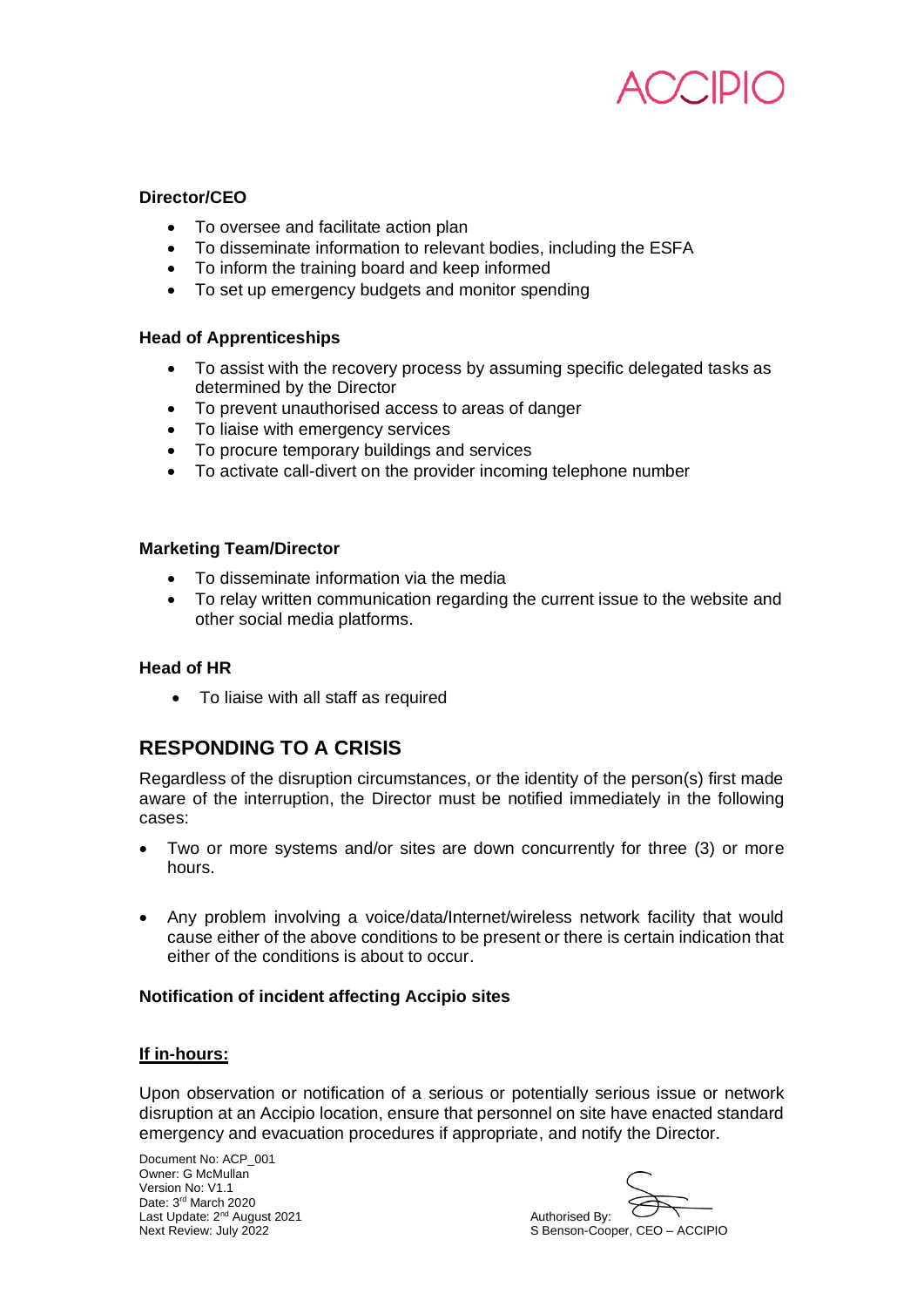

## **If out of hours:**

If the crisis concerns security of the provider, the call is likely to be taken by the Director via the Fora Space alerts and emergency contacts in the event of an emergency or the Police. The Director immediately, will begin any implementation of the continuity plan.

In both cases, in and out of hours, if any of the following conditions exist;

- Network performance has sufficiently degraded to where normal operations are not possible for three or more hours
- •Any problem at any network infrastructure asset, system or location that would cause the above condition to be present or there is certain indication that the above condition is about to occur.

The person reporting the incident will provide the following information to the Director immediately.

- Type of incident (e.g., Hardware failure, fire, hurricane, flood).
- Summarise the damage (e.g., minimal, heavy, total destruction).
- Meeting location that is a safe distance from the disaster scene.

# **IMPLEMENTING THE CONTINUITY PLAN**

## **Evacuation & Emergency Action**

The procedures for safe evacuation of the premises and the alerting of the emergency services are as set out in the Health and Safety Policy available on the Staff Shared Area.

#### **Immediate security of buildings and salvage arrangements**

The Head of Apprenticeships will arrange for the immediate security of the damaged areas, including arranging for temporary cover of exposed areas and storage of furniture, equipment etc. The Head of Apprenticeships will also supervise all salvage and recovery work, bringing in specialist firms where necessary e.g. salvage of books, electrical and electronic equipment etc.

## **Suppliers and Contractors**

S Benson-Cooper, CEO – ACCIPIO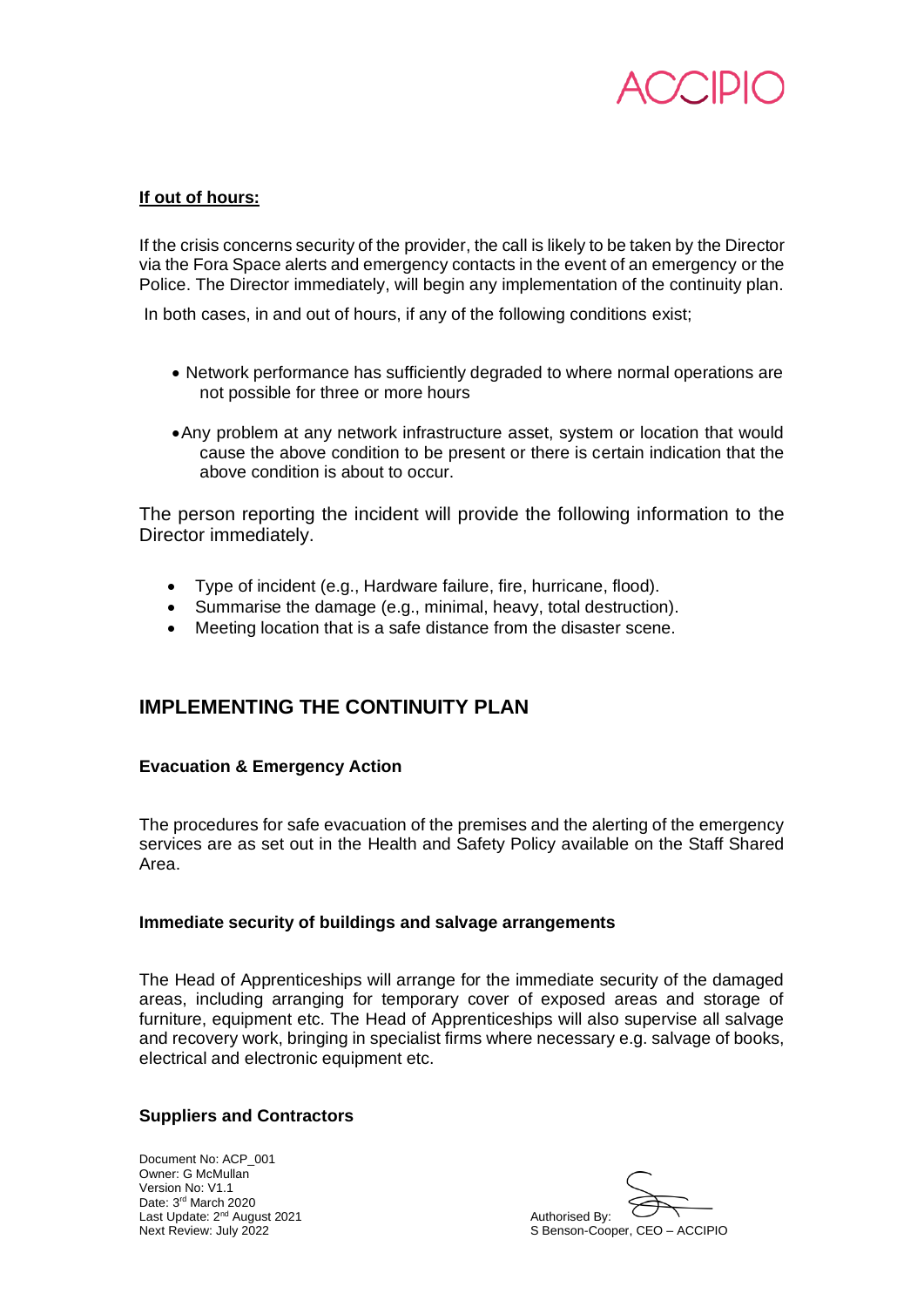

The Head of Apprenticeships is required to keep a list of suppliers who may make deliveries to or who service the provider so that they may be contacted to advise their staff to suspend or redirect delivery of supplies if necessary. The finance department maintains a list of Specialist Authorised Contractors who may be called upon to assist with refurbishment or emergency repairs

#### **Insurance**

The Director shall notify the insurance company as soon as possible after the incident (and normally before any salvage work has begun)

#### **Telephones**

To arrange alternative communications, an email is to be sent to [sascha@accipio.com](mailto:sascha@accipio.com) followed by a telephone call explaining that there has been a power outage or flood etc. and ask for a divert. The Director may authorise the temporary hire of mobile phones for essential staff in addition to those already held by staff members, where applicable. The Head of Digital (Edward McLaughlin) should be contacted immediately so that he may contact the Supply Company to reinstate the system as quickly as possible or install additional lines.

#### **Key Contact Lists**

The Deputy TL shall keep up-to-date contact lists (work & home phone numbers and addresses of individuals and next of kin) of all training staff and will also be able to access apprenticeship records in case of an emergency.

#### **Contact arrangements and emergency numbers**

If the provider is closed with no immediate alternative accommodation available, then the staff and any apprentices affected shall be advised to stay at home. Staff and apprentices are expected to seek regular information bulletins regarding the immediate situation by visiting the website and accessing social media sites, they are also encouraged to check text messages and emails for updated information. Apprentices should also contact their dedicated tutor or internal quality assurer.

#### **Internal Communications**

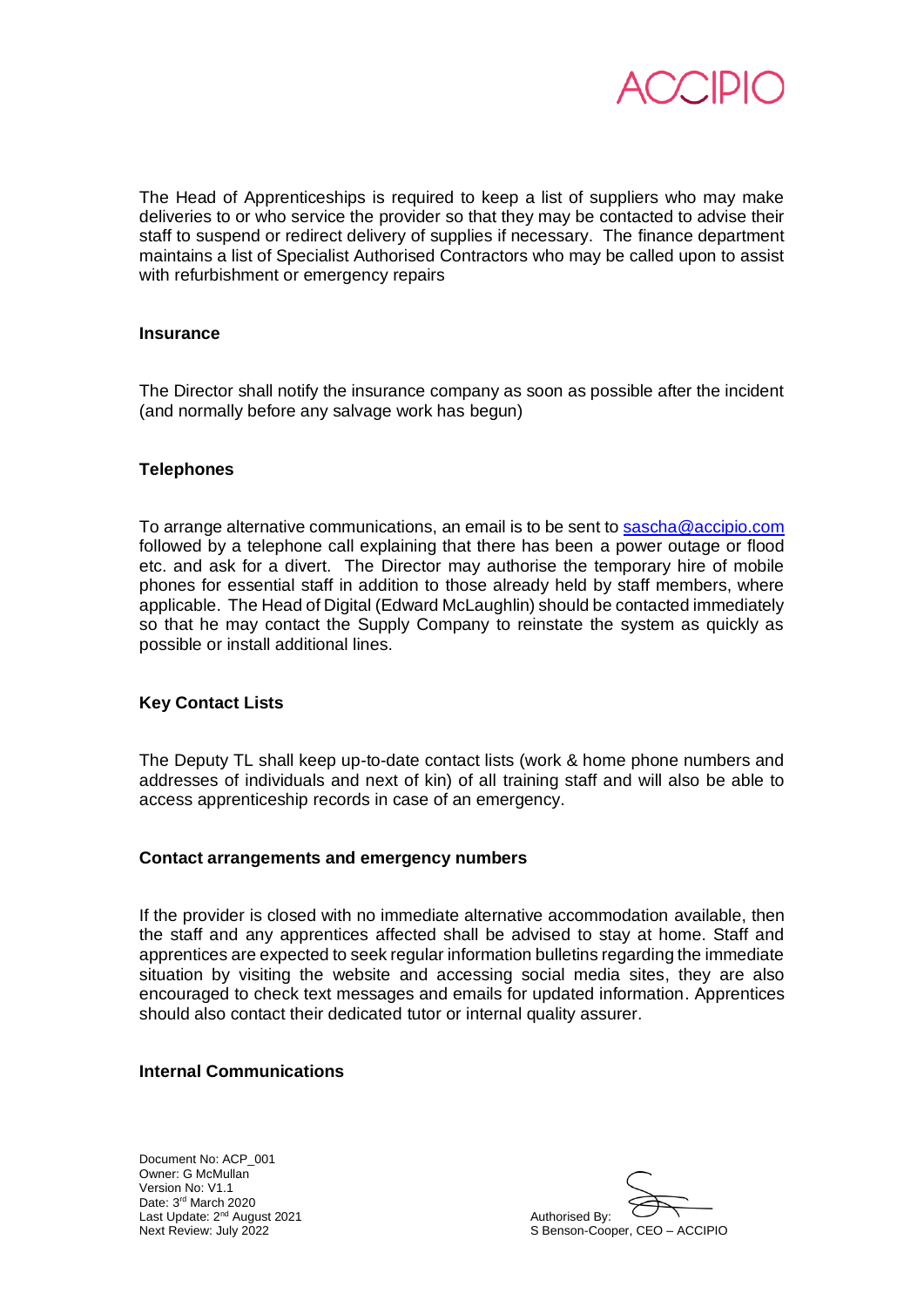

The Director will be responsible for the format and content of all internal communications to apprentices and training staff concerning the incident and its aftermath. Members of staff deputised to give out information will be well briefed, with a written statement provided to them by the Director available for reference.

A meeting of all staff should be arranged if possible, on the same day to give information on the incident and apprentices briefed by their respective skills coach, if appropriate. Questions should be answered as straightforwardly as possible.

Only the facts should be presented, without speculation on the causes or consequences of the incident; in particular no blame should be attributed. If questions arise to which there are as yet no answers, this should be acknowledged honestly.

Regular bulletins should be issued, including up-to-date information on the location and contact numbers of all displaced staff and alternative training and work accommodation.

#### **External Publicity**

The Director and the Head of Apprenticeships are the only nominated persons for media liaison. On no account shall any other member of staff contact the media without authorisation.

#### **Alternative Accommodation**

There will be a team setup to collate and gather information on any accommodation that is required.

#### **Office Re-scheduling**

Where possible, alternative office space will be allocated to staff on the basis of priorities agreed by the Director.

#### **Coursework, Resources, Portfolio & Examinations**

Accipio is required to keep copies of all essential coursework and examinations, where not online, in a fireproof safe, or a second (electronic) copy off site, to ensure that no essential information is lost in the event of a disaster.

The Head of Apprenticeships and the Director will meet as soon as possible to consider the effect of the disaster on Apprenticeship portfolios and examination entry. We will liaise with and be advised by the Awarding Bodies.

Apprentices will be offered individual advice sessions with a member of staff to discuss their concerns about the effects of the disaster on their work and any extra measures

S Benson-Cooper, CEO – ACCIPIO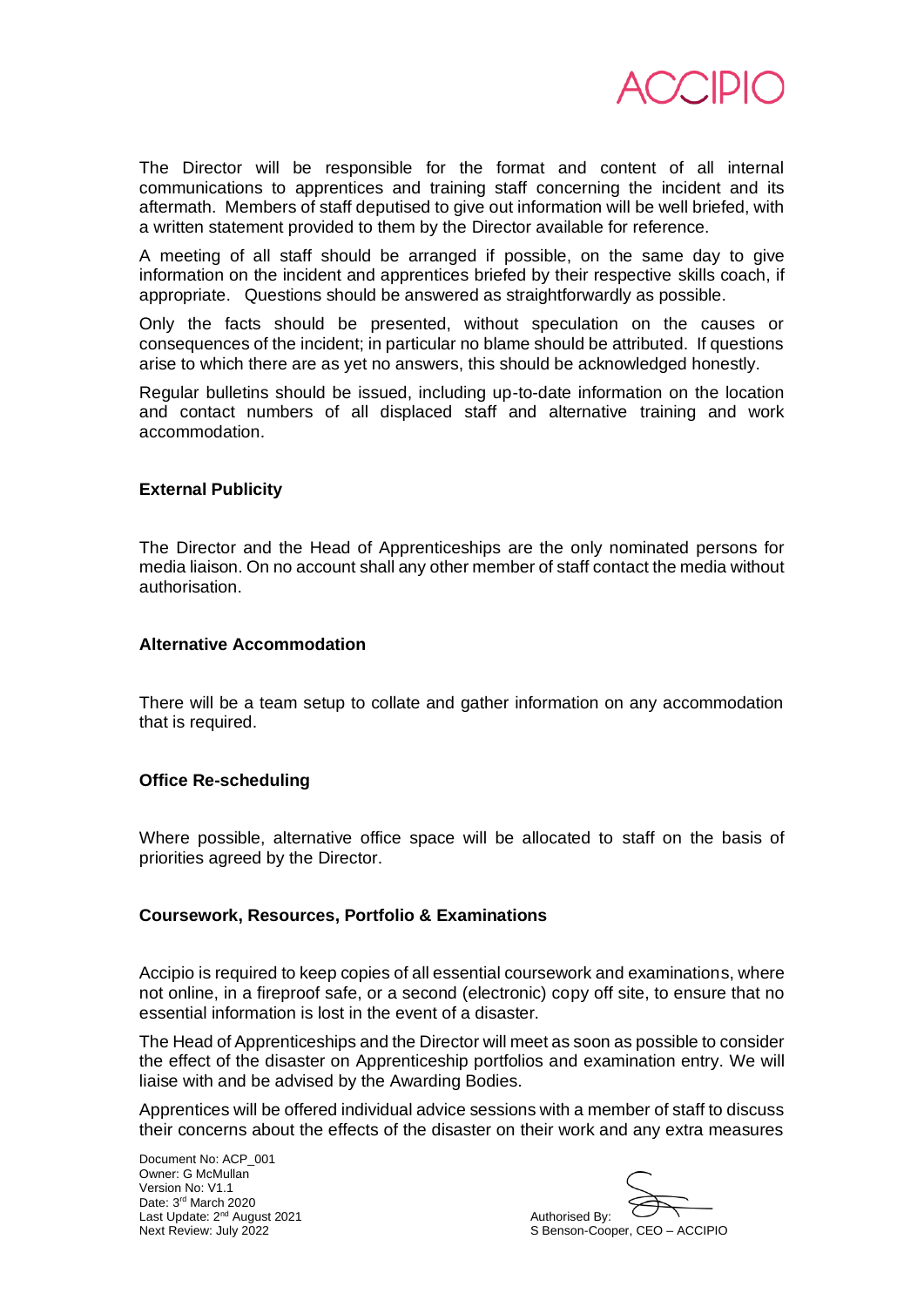

(advised by the Awarding Bodies) which are required to enable them to complete the course successfully.

Examinations may be moved to a remote invigilated option if this is possible to do so and to minimise the impact of the disaster or crisis on the apprentice and their progress.

To ensure the continuity of learning for our apprentices, our platforms are backed along with all of the relevant data and resources to a secondary off-site location, ensuring the continuity of portfolio, learning and resource access. Communications will be sent out to inform staff and learners that portfolio systems are running as normal (once the second backup is completed, if needed).

### *Provided that the IT network system is fully functional and internet access is not disrupted, staff will be able to access all systems remotely.*

#### **Temporary Staff**

If temporary staff are required, the Director will make arrangements with necessary recruitment agencies.

#### **Extra Travel Costs**

If apprentices have to pay extra travel costs to attend another site, then arrangements will be made to provide assistance with these costs. We will calculate the additional cost involved and will make arrangements to make payments to the apprentice,

#### **Budget**

An emergency budget will be available to cover additional costs associated with the emergency. The Director will have full control and discretion to use this budget. The Director is responsible for making any necessary arrangements for bank overdraft or loan, pending settlement of insurance claims.

#### **Monitoring**

Staff will receive advice on how to look for signs that the distress caused by the incident is having a continuing effect on a member of staff or an apprentices' performance. Staff and apprentices should be asked to keep alert to differences in behaviour in one another and signal if they have any concerns that an individual may be suffering from stress related to an event.

#### **Record Keeping**

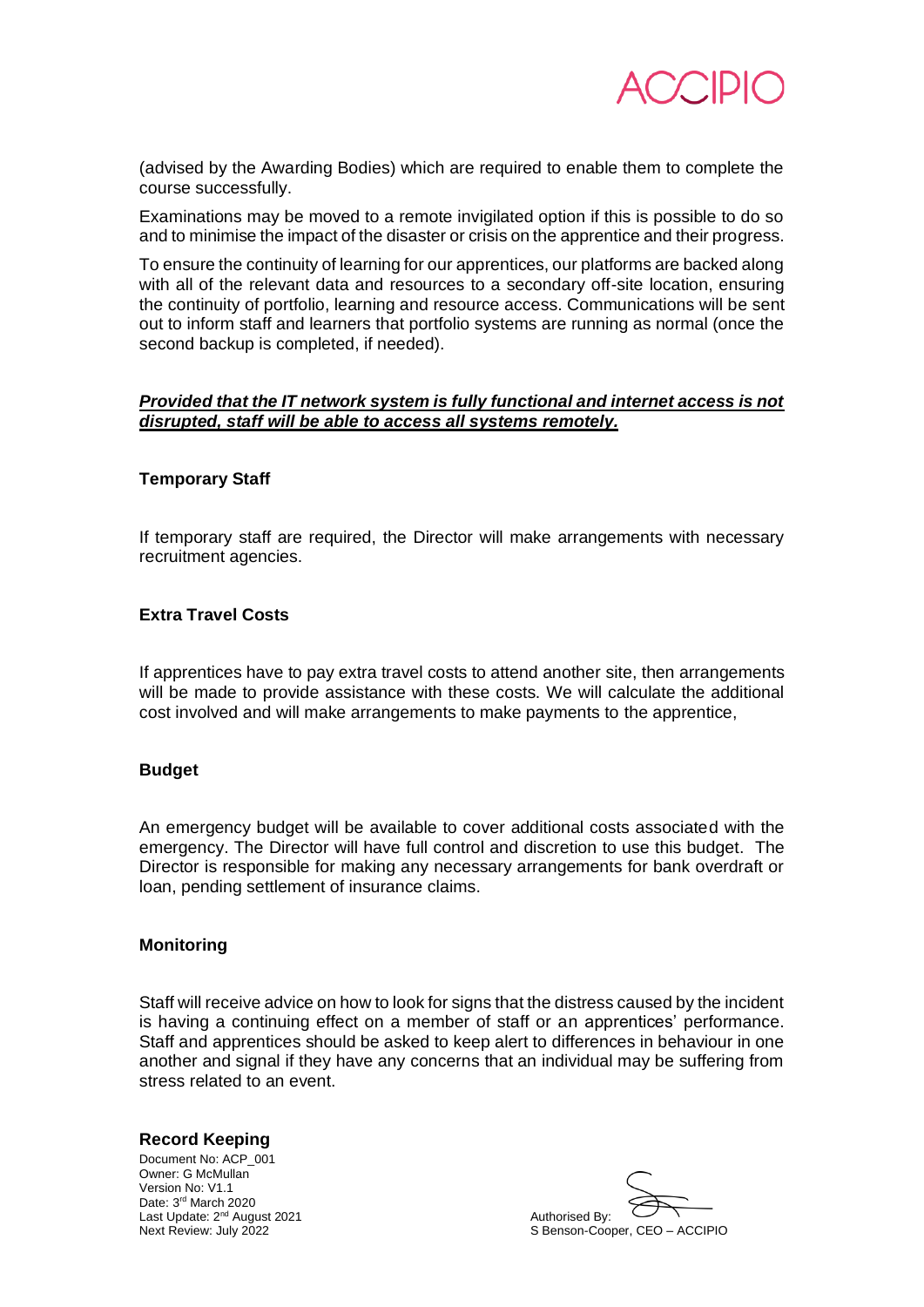

The Director shall ensure that an accurate written record of events is compiled for future reference. Each member of the ACT should be encouraged to keep a diary during the crisis that notes specific times that actions were instigated and completed. Diaries can then be used during team meetings to confirm specific action or instruction and help to provide crucial information for the final report.

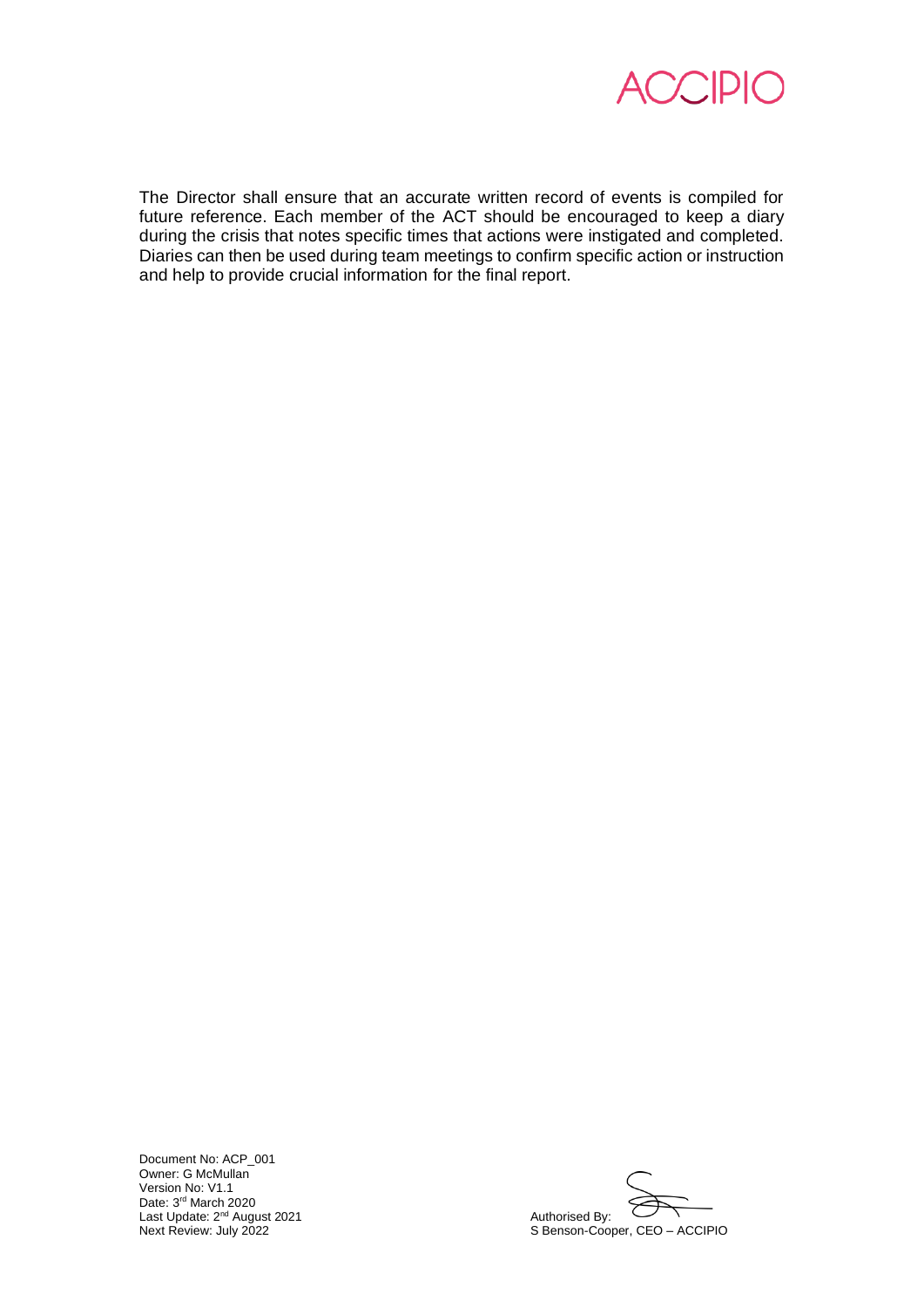# **SPECIFIC ACTION PLANS**

# **Hardware failure and Cyber Attack**



#### *Existing Control Measures*

All servers are kept in the cloud, any local machine hardware failure can be solved through backup computers kept by Sascha. Wordpress sites are configured with Wordfence WAF. AWS accounts use authy MFA for root login. All instances are configured with cryptographic keys. Access control policy in place. Only master users are given access to these cryptographic keys, all other access is restricted and is through SFTP. Instances are maintained to recent versions of software to reduce risk of malicious entry.

**Failure of Power**

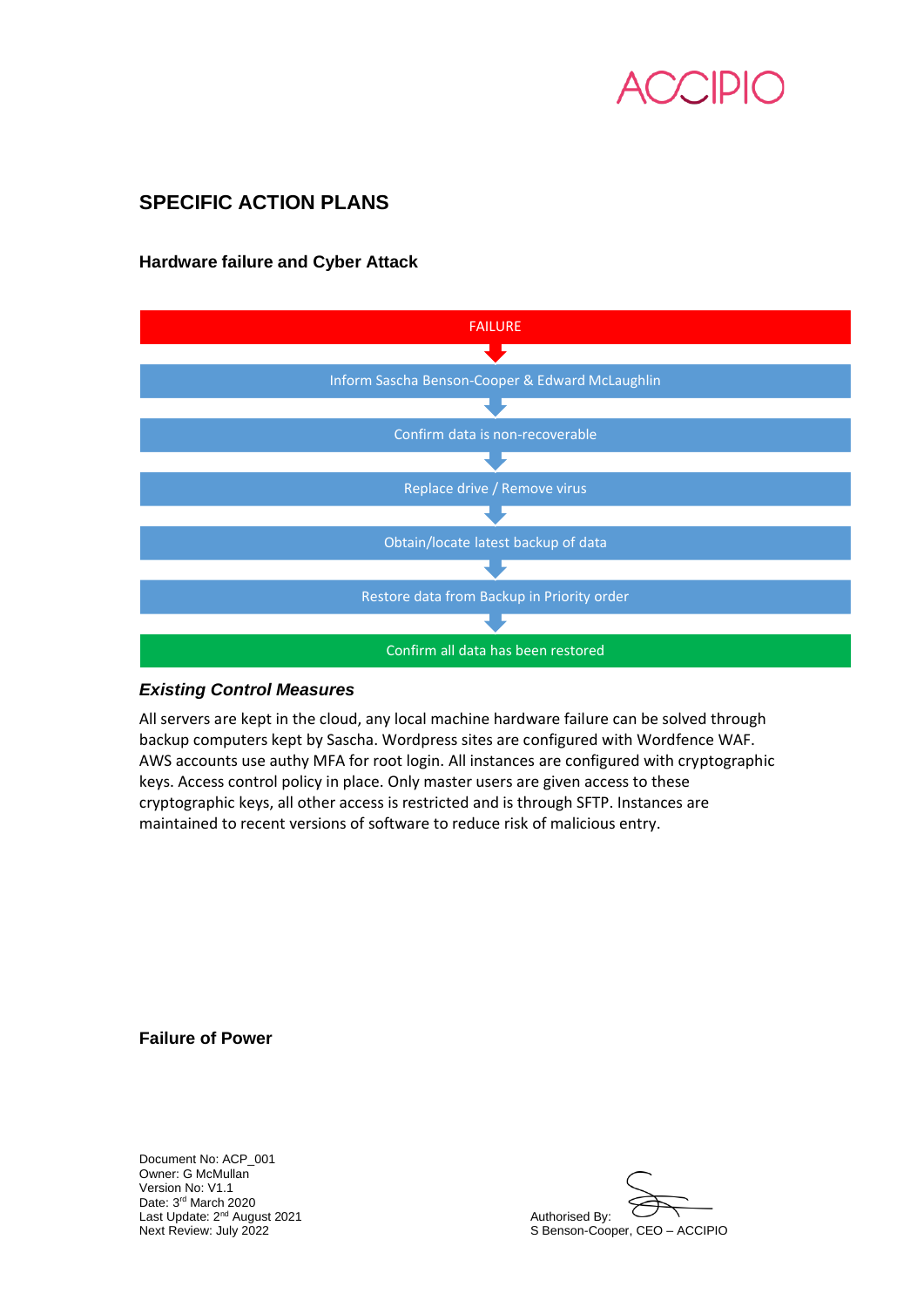



# *Existing Control Measures:*

Existing control measures should there be power failure. All staff who are required to work in the event of an emergency power failure will be relocated to Fora Dallington Street, where normal business operations can commence.

# **Email Recovery**



## **Existing Control Measures:**

Email is provided by Microsoft Exchange and they have various disaster recovery plans in place. Archives are stored locally on people's computers.

# **Complete Server Failure / Damage Recovery (Accipio Servers are cloud based)**

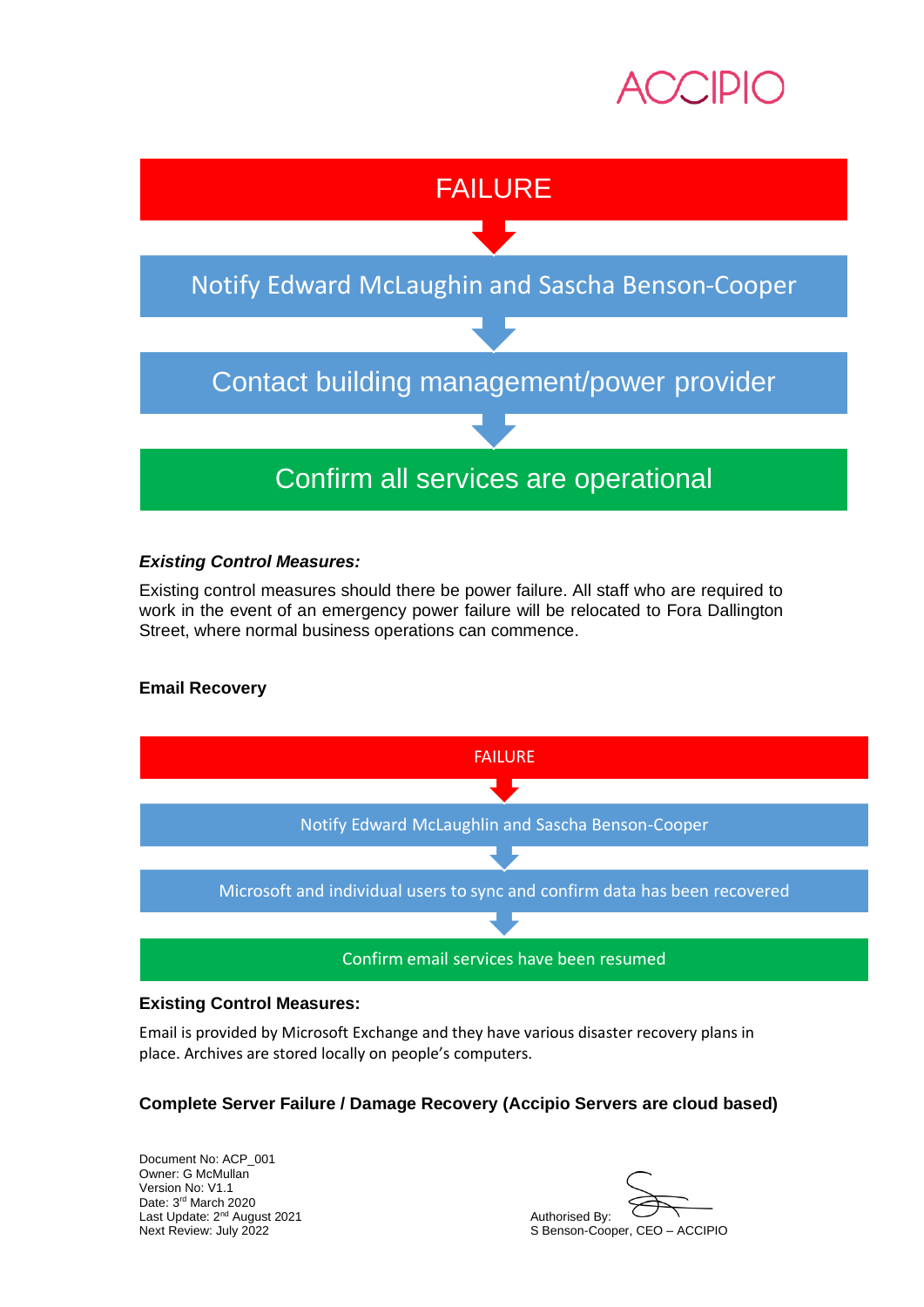



# **Existing Control Measures;**

All servers are kept in the cloud, any local machine hardware failure can be solved through backup computers kept by Sascha. Wordpress sites are configured with Wordfence WAF. AWS accounts use authy MFA for root login. All instances are configured with cryptographic keys. Access control policy in place. Only master users are given access to these cryptographic keys, all other access is restricted and is through SFTP. Instances are maintained to recent versions of software to reduce risk of malicious entry

## **Fire Premises Damage**

## **In the event of a fire:**

If fire or smoke is present in the facility, evaluate the situation and determine the severity, categorise the fire as a major or minor incident and take the appropriate action as defined in this section.

Call 999 or contact your local first responders as soon as possible if the situation warrants it.

• Personnel are to attempt to extinguish minor fires (e.g., single hardware component or paper fires) using hand-held fire extinguishers located throughout the facility. Any other fire or smoke situation will be handled by qualified building personnel until the local fire department arrives.

S Benson-Cooper, CEO – ACCIPIO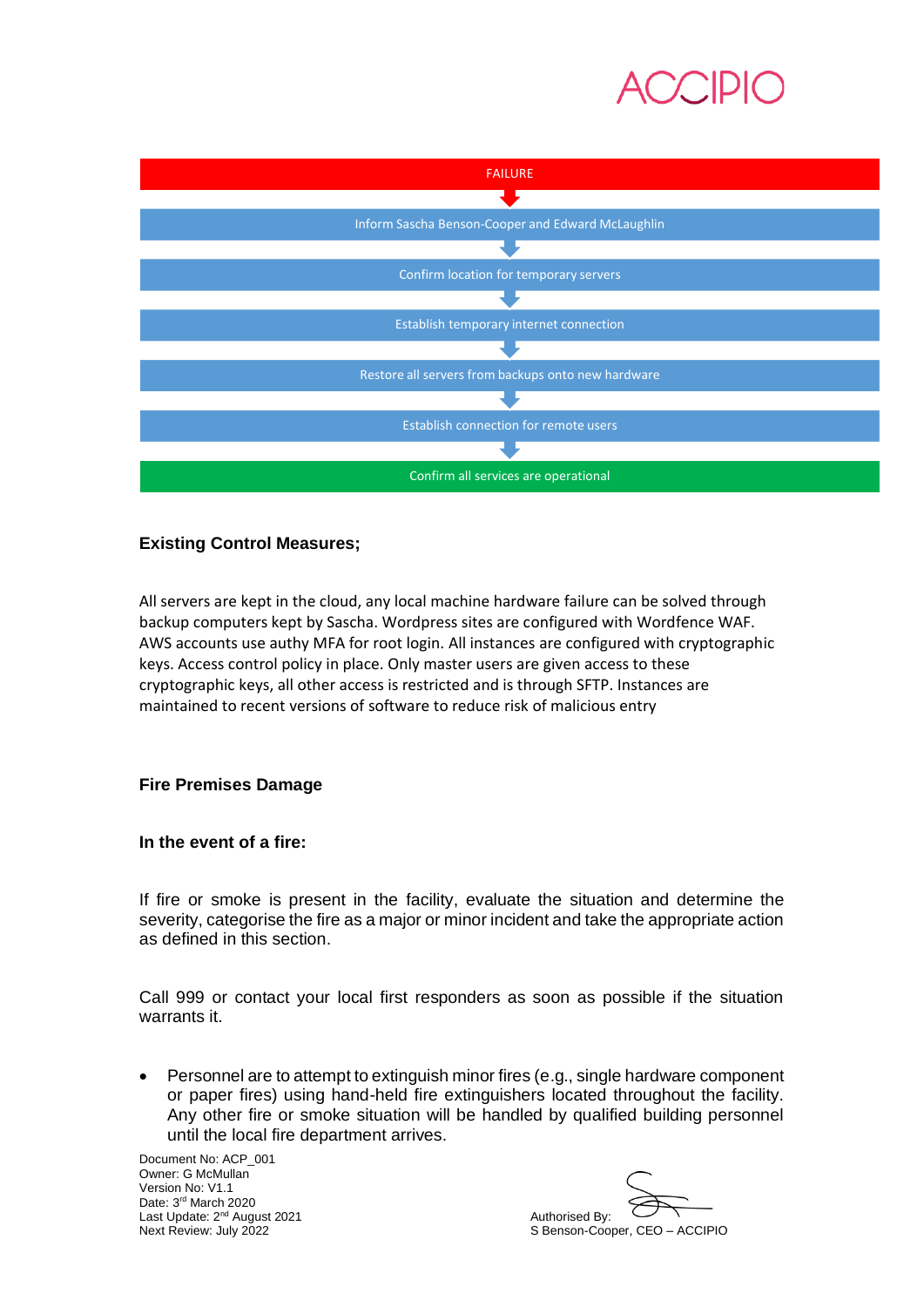

- In the event of a major fire, call 999 and immediately evacuate the area.
- In the event of any emergency situation, such as system and network security, site security and personal safety are the major concerns. If possible, the lead network administrator and/or designee (Fora) should remain present at the facility until the fire department has arrived.



## **Existing Control Measures:**

Periodically there are fire alarm tests and evacuation drills. There is a working fire alarm, and this is tested. Staff are aware of the meeting point should there be a fire.

**Terrorist and Bomb Threat**

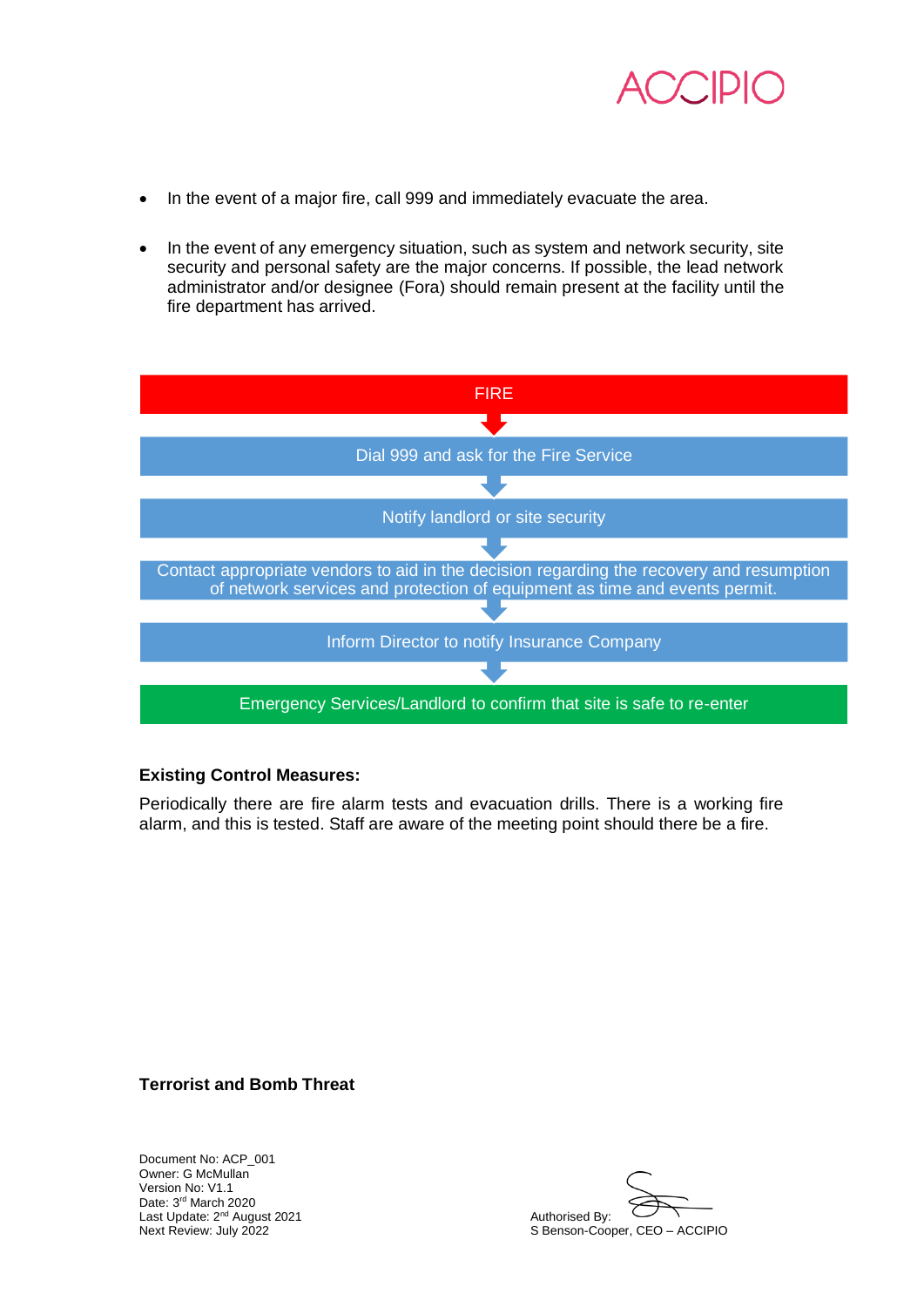



# **Flood or Water Damage**

In the event of a flood or broken water pipe near any network infrastructure location, the guidelines and procedures in this section are to be followed.

Water detected below raised floor may have different causes:

- If water is slowly dripping from an air conditioning unit and not endangering equipment, contact repair personnel immediately.
- If water is of a major quantity and flooding beneath the floor (water main break), immediately implement power-down procedures. While power-down procedures are in progress, evacuate the area and follow management's instructions.

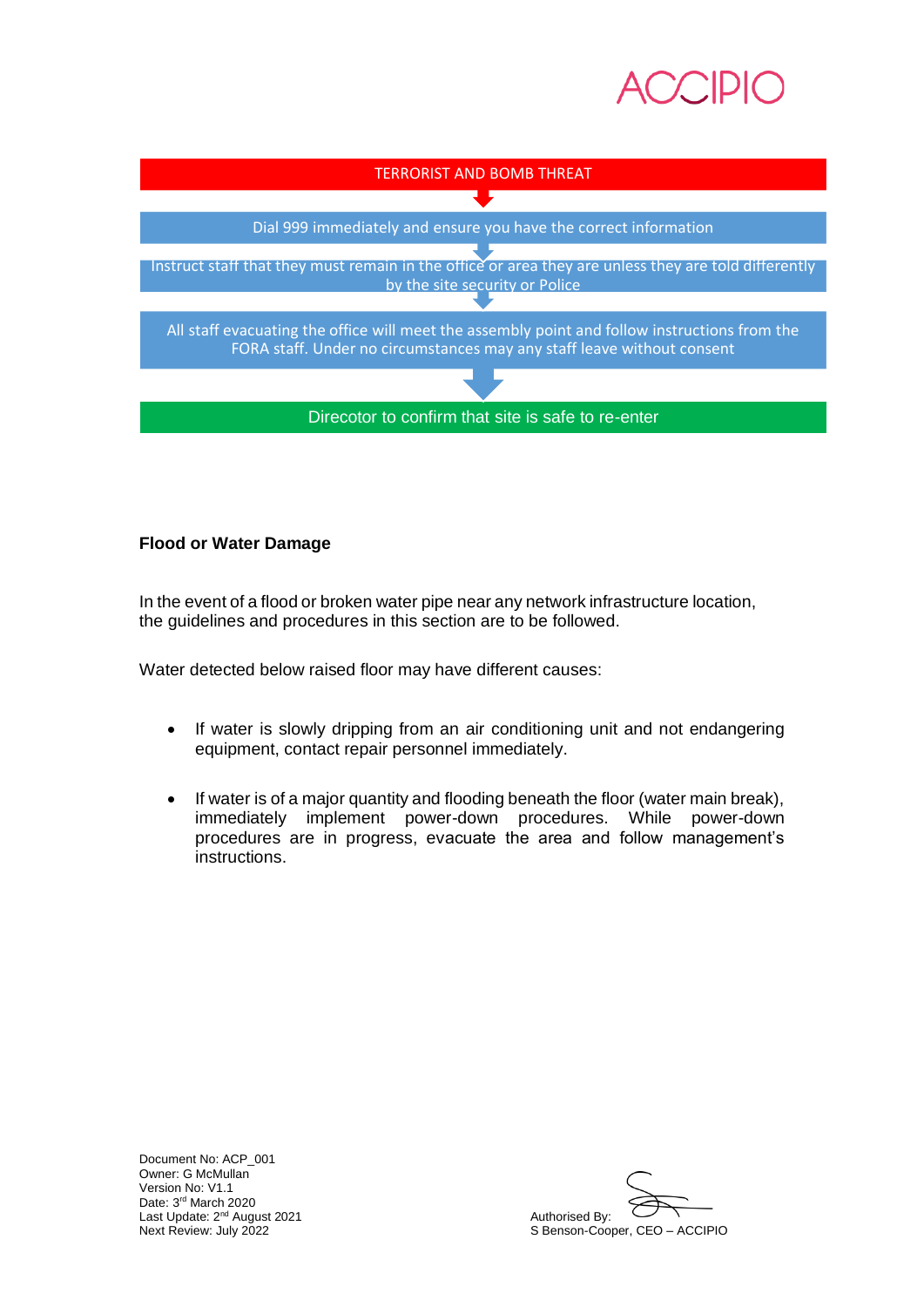



# **KEY PERSONELL**

## **Out of Hours Contacts**

| <b>First Name</b> | <b>Surname</b>  | <b>Mobile No</b> | <b>Role</b>                    |
|-------------------|-----------------|------------------|--------------------------------|
| Sascha            | Benson-Cooper   | 07881463405      | Director/CEO                   |
| Graham            | <b>McMullan</b> | 07809573799      | <b>Head of Apprenticeships</b> |
| Edward            | McLaughlin      | 07460850764      | <b>Head of Digital</b>         |
| Sean              | Lea             | 07814518035      | Head of HR                     |

# **Accipio Insurance Providers**

Insurance Broker: Hiscox Certificate Number: HU PI6 1894469 (104) 1 Great St Helen's London EC3A 6HX

Telephone number:

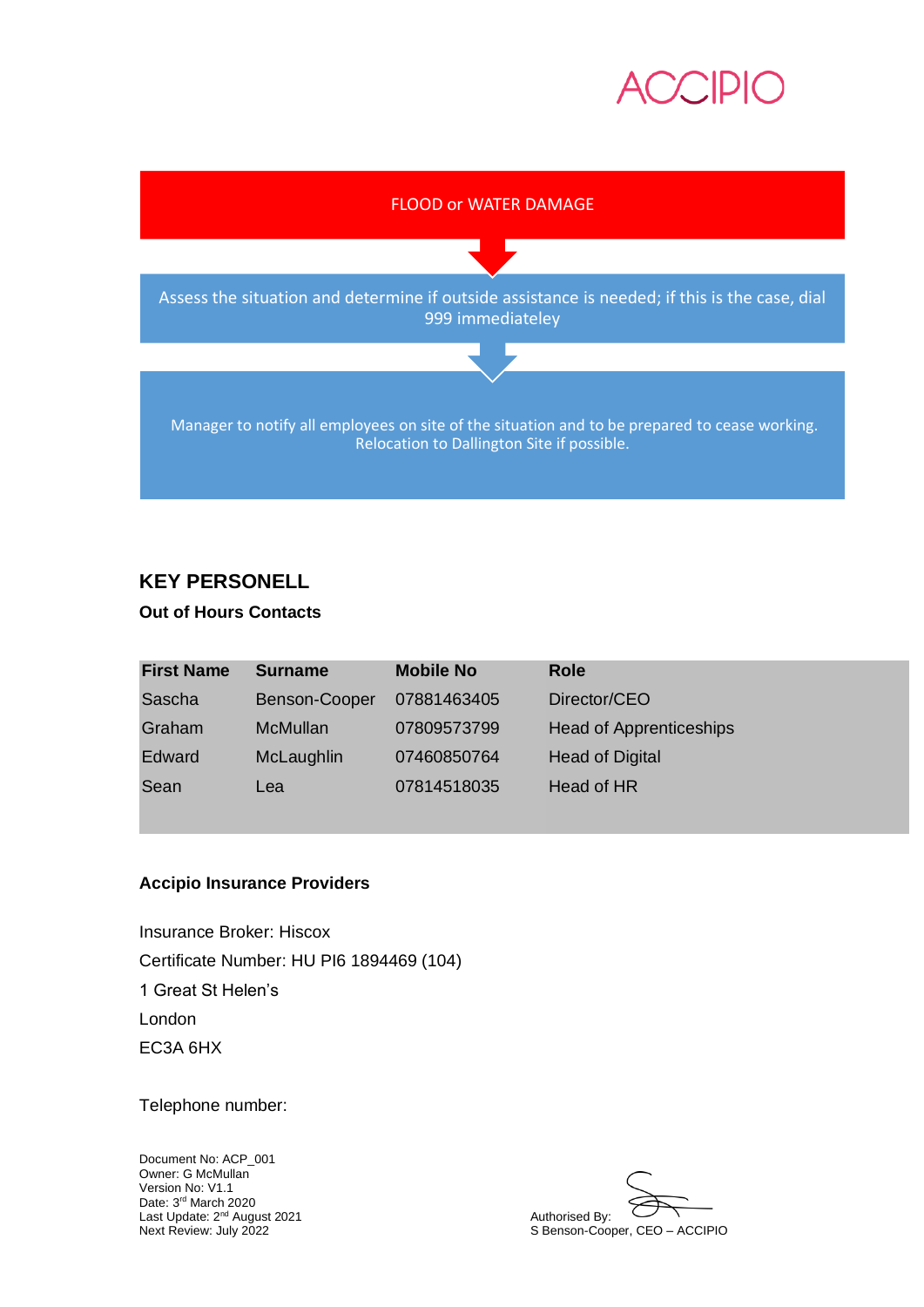

**1 st Contact: [01206 773 899](tel:01206773899)**

## **FORA Contacts**

Contact guest experience hosts or manager at reception.

# **ESFA Contact**

Contact local territory manager to inform.

The Contact Centre number is **0370 2670001**. This service is open from 9am Monday to Friday and closes at 5pm except Friday's when they close at 4pm.

Document No: ACP\_001 Owner: G McMullan Version No: V1.1 Date: 3<sup>rd</sup> March 2020 Last Update: 2<sup>nd</sup> August 2021 **Authorised By:** Authorised By:

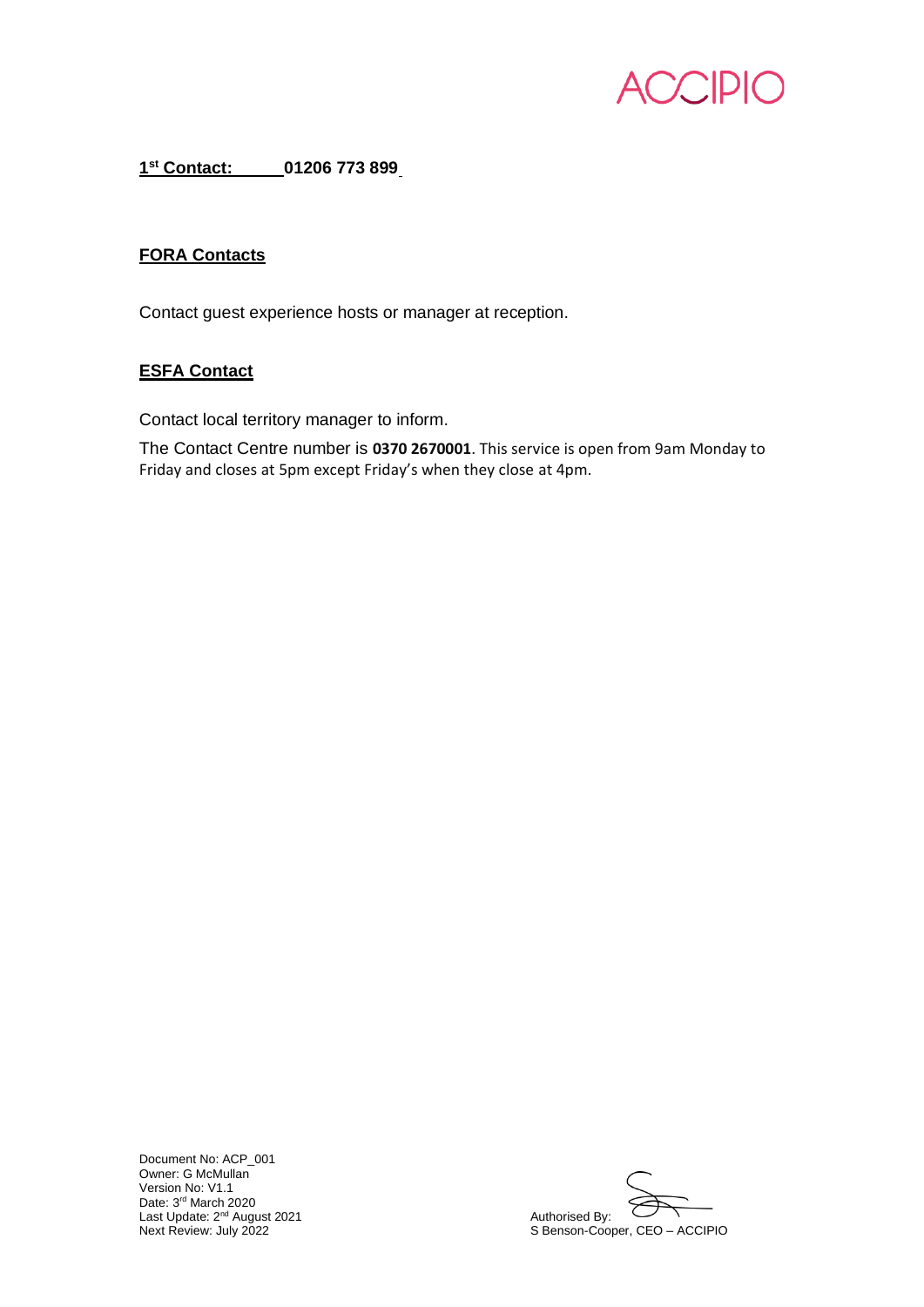

# **BUSINESS IMPACT ANALYSIS**

|                | X |   |                          |   |                                                 |                       | =      |
|----------------|---|---|--------------------------|---|-------------------------------------------------|-----------------------|--------|
| $\mathbf{1}$   | X |   |                          |   |                                                 | 1                     | $=$    |
| $\overline{2}$ | X |   |                          |   |                                                 | $\overline{2}$        | $=$    |
| 3              | X |   |                          |   |                                                 | 3                     | $=$    |
| $=$            |   | 1 | $\overline{\phantom{a}}$ | 2 | $=$                                             |                       | Low    |
|                |   | 3 |                          | 5 | $=$                                             |                       | Medium |
|                |   | 6 | $\overline{\phantom{a}}$ | 9 | $=$                                             |                       | High   |
|                |   |   |                          |   | <b>Severity</b><br>Minor Impact<br>Major Impact | No Impact on Business |        |

| <u>Event</u>                                                                                      | <u>Likelihood</u> | X | <b>Severity</b> | =   | <u>Risk</u> |
|---------------------------------------------------------------------------------------------------|-------------------|---|-----------------|-----|-------------|
| <b>Fire Premises Damage</b>                                                                       | 1                 | X | 3               | $=$ | 3           |
| <b>Cyber Attack</b>                                                                               | 3                 | X | 3               | =   | 9           |
| Flood or Water Damage                                                                             | 1                 | X | 3               | =   | 3           |
| <b>Hardware Failure</b>                                                                           | 2                 | X | 3               | $=$ | 6           |
| Loss of key person                                                                                | 1                 | X | 3               | =   | 3           |
| Failure of Electricity, gas or water                                                              | $\mathbf 1$       | X | 2               | $=$ | 2           |
| Document No: ACP_001<br>Owner: G McMullan<br>Version No: V1.1<br>Date: 3 <sup>rd</sup> March 2020 |                   |   |                 |     |             |

Date: 3<sup>rd</sup> March 2020 Last Update: 2<sup>nd</sup> August 2021 **Authorised By:** Authorised By:

Authorised By:<br>S Benson-Cooper, CEO – ACCIPIO